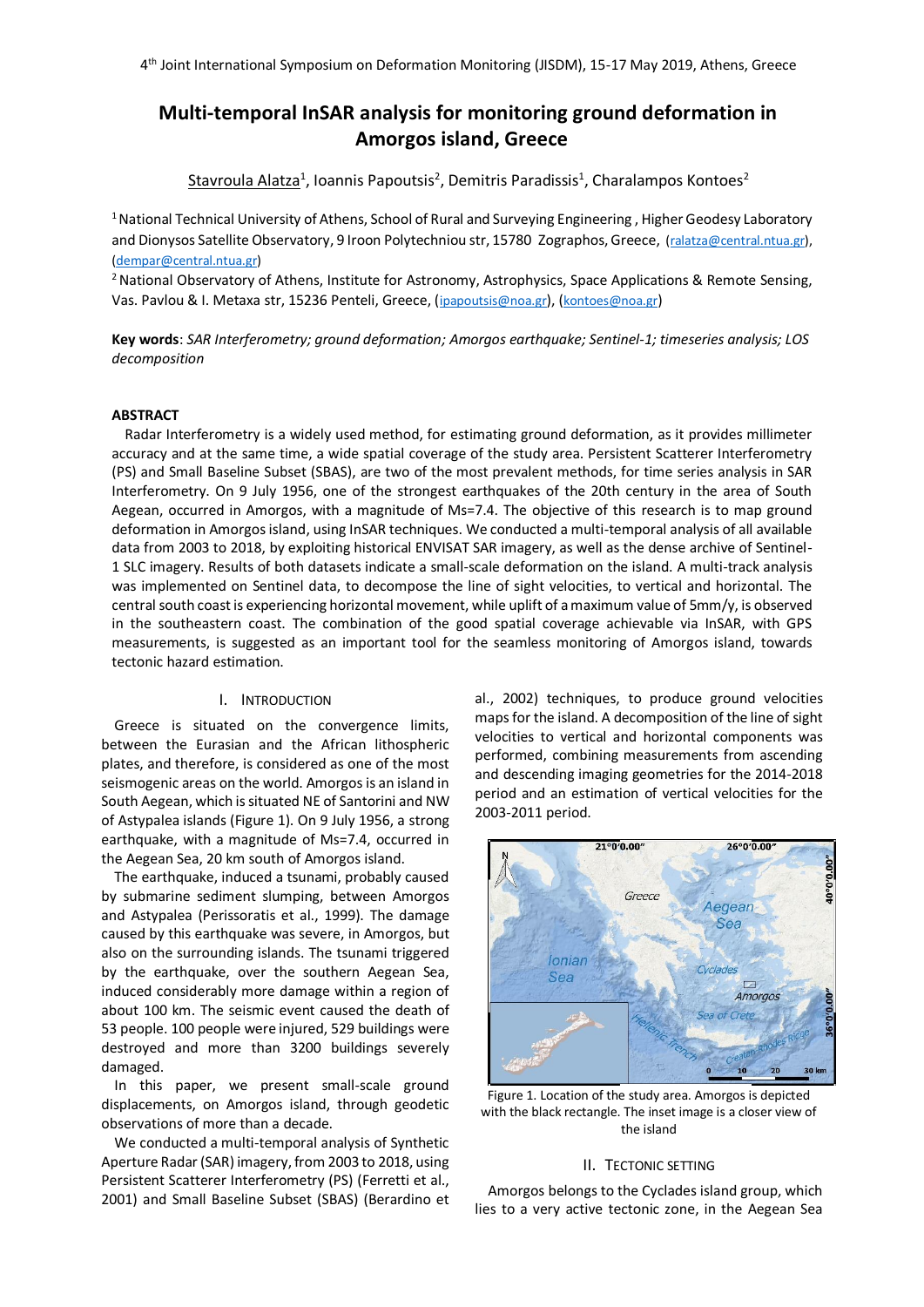Plate (Figure 2). There exists morphotectonic evidence for long-term tilting of Amorgos, with uplift of the SE coast and subsidence of the NW coast, dominated by normal faulting (Papadopoulos and Pavlides, 1992; Rosenbaum and Ring, 2007), and this result is consistent with evidence of seismic uplift in the area of Hozoviotissa and drowning of ancient remains in the NE coast (Stiros et al., 1994). The destructive earthquake and tsunami of 1956, with an epicenter located between the Santorini-Amorgos graben, arose a great interest within the scientific community. The study of this seismic event and post-seismic deformation is of undoubted importance in our understanding of South Aegean seismotectonics.



Figure 2. Fault sources in Greece as obtained by The European Database of Seismogenic Faults. Amorgos is depicted with the black rectangle. The inset image indicates the faults near Amorgos island

# III. DATASETS AND PROCESSING

Timeseries analysis was performed on 24 ENVISAT SAR images from 2003 to 2011, and 106 Sentinel-1 images from 2014 to 2018. The datasets information is summarized in Table 1. Figure 3 presents the area of interest and the footprints of the satellite passes selected for Amorgos island. All scenes were provided by the European Space Agency (ESA). SNAP software (Sentinel Application Platform) (ESA, 2018b) was used for the processing of Sentinel-1 imagery. ROI\_PAC software (Repeat Orbit Interferometry Package), by California Institute of Technology and Jet Propulsion Laboratory and DORIS (Delft object-oriented interferometric software), developed by the Delft Institute of Earth Observation and Space Systems, were used for the processing of ENVISAT SAR data. The multitemporal interferometry (MTI) was performed with StaMPS/MTI (Stanford Method for Persistent Scatterers - Multi-Temporal InSAR) (Hooper et al., 2008), using PS and SBAS techniques, as well as the combination of the above methods.



Figure 3. Map of the area of interest and the corresponding footprints of the satellite tracks of the datasets

| Table 1. Data info |                    |                 |           |
|--------------------|--------------------|-----------------|-----------|
|                    | <b>SENSORS</b>     |                 |           |
|                    | <b>ENVISAT SAR</b> | <b>SENTINEL</b> |           |
| Number of scenes   | 24                 | 45              | 61        |
| Relative orbit     | 57                 | 36              | 29        |
| Time interval      | 2003-2011          | 2014-2018       | 2014-2018 |
| Swath type         | 12                 | n/a             | n/a       |
| Sensor's Pass      | Ascending          | Descending      | Ascending |
| SAR mode           | n/a                | IW              | IW        |

#### A. *The 2003-2011 period*

Twenty-four raw ENVISAT SAR acquisitions of ascending track 57, were processed for the period 2003 to 2011. The lack of an adequate number of scenes, in the descending track 150, that covers the area of interest, led to the exclusion of this satellite pass from the estimation of ground displacements. Initially, we focused the raw data to Single Look Complex images, using ROI PAC software. In order to improve the density of the coherent pixels, we oversampled the SLC images by a factor of two in azimuth and range direction (Sousa et al., 2011). We used the orbital data of the Department of Earth Observation and space systems (DEOS) of the Delft University of Technology and ESA. Differential interferograms were formed with DORIS software. For the estimation of the topography effect, we used the SRTM DEM (Farr et al., 2000).

For the PS analysis, a master image is selected to form N-1 interferograms with all the remaining scenes. The PS technique identifies pixels with stable backscattering characteristics, that are called persistent scatterers. In our study, the image that minimizes the temporal and perpendicular baselines is the scene of  $4<sup>th</sup>$  July 2008. A baseline plot for the PS analysis, is shown in (Figure 4).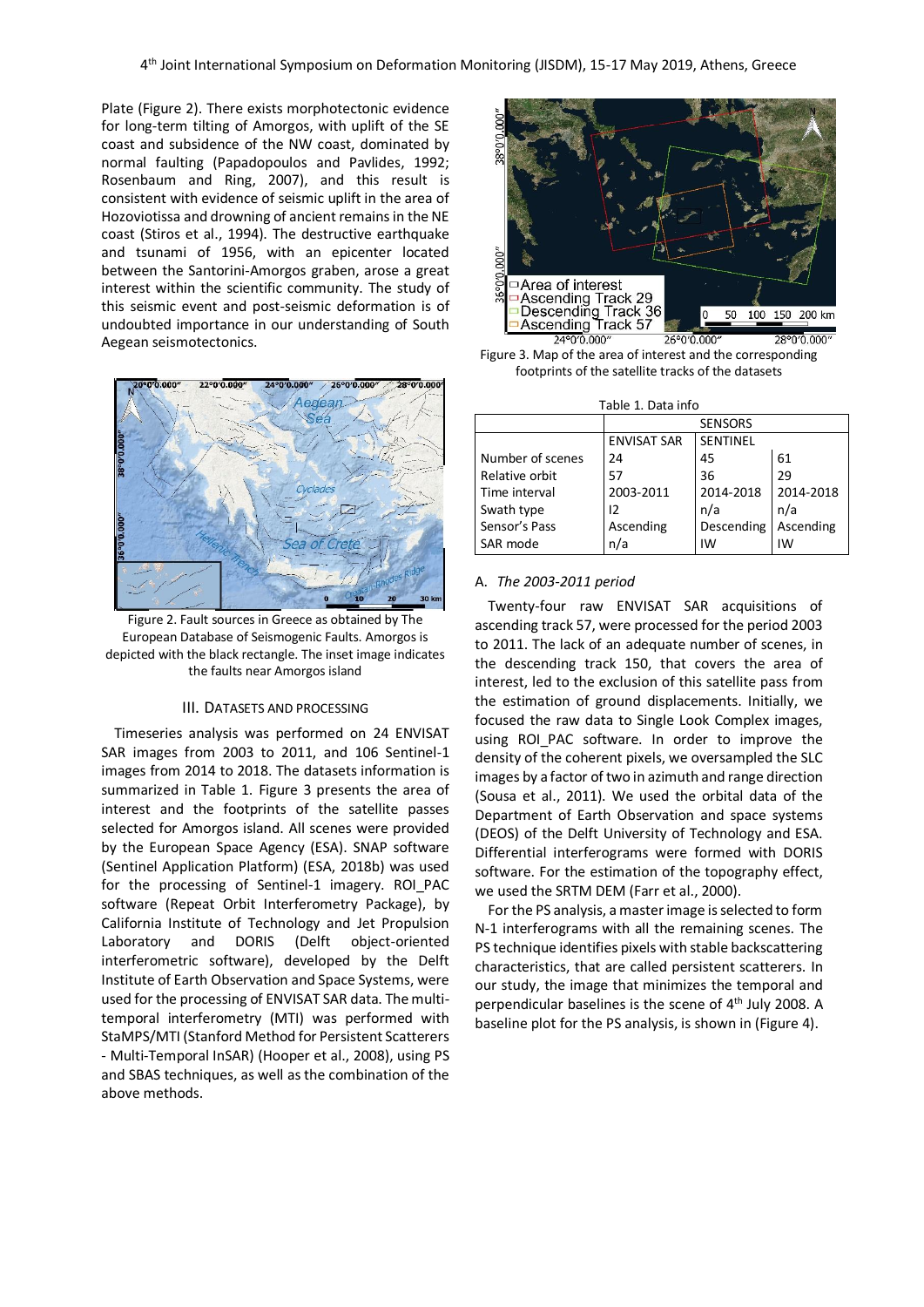

Figure 4. PS baseline plot for Envisat images-Ascending track 57

The SBAS technique, in StaMPS software, uses interferograms with the minimum Doppler, temporal and perpendicular baselines. The formation of a dense, uniform network of interferograms is important for the SBAS analysis, as shown in Figure 5.

The maximum uncorrelated DEM error and the phase noise standard deviation for all pixel pairs, are important parameters during the processing. To have a larger pixel sampling, considering the small interferometric stack, we selected a higher value of the default threshold (10m) for the maximum topographic error, which leads to a higher mean γ value (Hooper et al., 2007) of pixels that have random phase. The γ measure is a similar parameter to a measure of coherence (Bamler and Just, 1993). A lower value for standard deviation threshold, at a subsequent processing step, contributed to the elimination of noisy pixels and those selected due to signal contribution from neighboring ground resolution elements.



Figure 5. SBAS baseline plot for ENVISAT SAR data- Ascending Track 57

Additionally, the combined MTI processing was applied. During this step pixels selected by both PS and SBAS methods are combined before the phase unwrapping step. The advantage of this step is the mitigation of the phase unwrapping errors, leading to a

higher signal-to-noise ratio (SNR) and an improved spatial sampling.

# B. *The 2014-2018 period*

The Copernicus program succeeded the Envisat mission, which ended on 8 April 2012. The Sentinel-1 mission consists of a constellation of two C-band sensors, Sentinel-1A (S-1A) and Sentinel-1B (S-1B). The short revisit time (6 days), offers a consistent long-term remote sensing data archive and provides a reliability on applications, requiring long time series. The Interferometric Wide (IW) swath mode, acquires data with a 250km swath, with high spatial resolution of 5x20m, and by using Terrain Observation with Progressive Scans SAR (TOPS) captures three subswaths in range-direction (De Zan et al., 2006). Each sub-swath is separated in nine bursts in azimuth direction.

For the 2014 to 2018 period, we performed Persistent Scatterer analysis on Sentinel-1 datasets of both ascending and descending tracks. 45 images of descending track 36 and 61 images of ascending track 29, were selected and processed.

The preprocessing of Sentinel-1 SLC images, as already mentioned, was performed in SNAP software. In order to achieve a less time-consuming process and meet the requirements of Sentinel datasets in computing storage and memory, we used SNAP's TOPSAR-Split operator, to select the swath and the number of bursts that cover Amorgos island. Orbital information was used, to gain accurate satellite position and velocity information.

Elevation Antenna Patterns correction was applied to Sentinel-1 acquisitions before March 2015, in order to compensate for the induced phase difference between the polarimetric channels.

Taking benefit of the high temporal and spatial resolution, provided by the Sentinel-1 data, we were able to select and include in the PS processing the interferometric pairs, characterized by small baselines and high estimated coherence rates.

The selection of the master image was based on the minimum temporal and perpendicular baseline thresholds. The 9<sup>th</sup> October 2016 scene provided the maximum estimated coherence for the interferometric stacking, of the descending track and the 20<sup>th</sup> October 2016 scene, for the ascending track (Figure 6).

All images are co-registered to the master image selected, using the back-geocoding operator. Before the interferogram formation, an additional processing of the bursts is necessary, due to the TOPS SAR mode characteristics. In Sentinel-1 TOPSAR, the imaged ground area of adjacent bursts will only marginally overlap in azimuth, therefore the deburst step is essential to solve pixel overlapping. Single master interferograms are formed, with subtraction of the flatearth (reference) phase. The topographic phase was subtracted, using the SRTM DEM (Farr et al., 2000).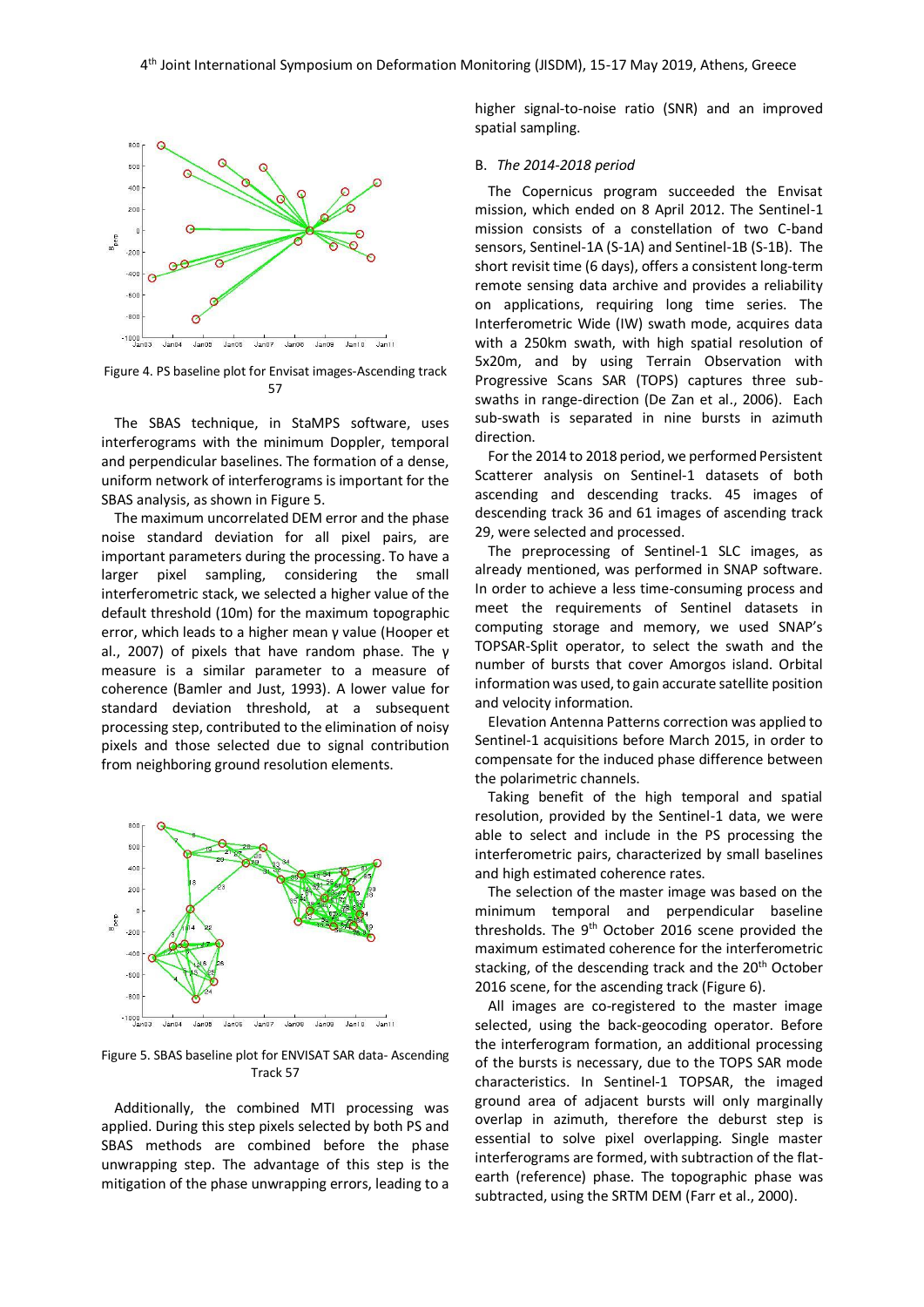For the time-series analysis, we implemented the Stanford Method for Persistent Scatterers (Hooper et al., 2007), as described in the III.A. section, referring to the 2003-2011 Envisat period.



Figure 6: PS baseline plots of Sentinel-1 data- Upper: Descending track 36. Lower: Ascending track 29

## IV. RESULTS

A residential area near Rachidi, that we expect to be quite stable in terms of deformation, was selected as a common reference area for both tracks. Line of Sight velocities relative to this reference area were estimated for all datasets. The results of the processing are shown in Figures 7, 10 and 11. Although, Persistent Scatterer Interferometry is very effective in analyzing deformation in urban areas, the StaMPS methodology, exploits spatial correlation of interferogram's phase to identify point targets in all terrains. In Amorgos case, where most of the island consists of pastures and only a 6% represents the residential area, the use of the StaMPS method, ensured the identification of persistent scatterers. The PS processing of Sentinel-1 data, resulted in 34393 scatterers for the ascending track and 49993 for the descending track. In all stacks from 2003 to 2018 the deformation rates are low and comply with the 1mm/y precision in PS measurements for linear deformation. The two islets Nikouria and Gramvoussa, were included in the InSAR analysis, assuming that from the coastline to the islets, the phase

difference between two samples, should be lower than π ( |Δφ|= |φ<sup>i</sup> - φi-1| < π).

## A. *The 2003-2011 period*

The LOS displacements from 2003 to 2011 (Figure 7), indicate a small-scale displacement in most parts of the island and the two islets. Noticeable is the Hozoviotissa Monasterion region, that shows subsidence of 5mm/y, shown in Figure 8, in the timeseries plots generated for several scatterers within a region of 50 meters radius, around the Hozoviotissa region. Also, the south coast between Asfontilitis and Aegiali regions, is subsiding with a maximum velocity of 4mm/y (Figure 9). The southeastern coast of Amorgos is uplifted with a maximum velocity of 4mm/y.



Figure 7. PS-SBAS combination LOS velocities of ENVISAT SAR images-Ascending track 57. The reference area near Rachidi is marked with the black rectangle. The black triangle represents the area between Asfontilitis and Aegiali regions



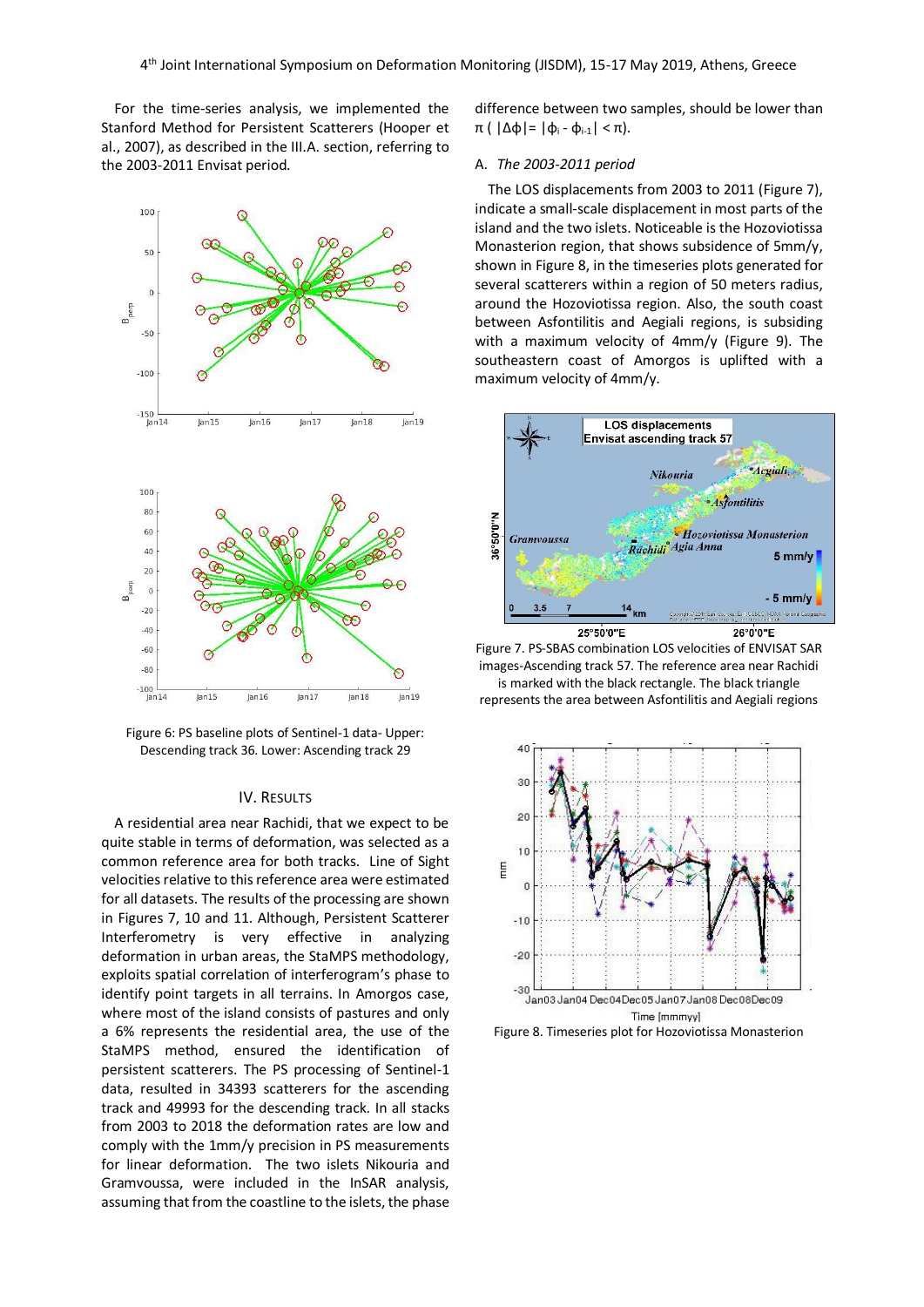

#### B. *The 2014-2018 period*

The LOS displacements estimated during this period (Figure 10) (Figure 11), comply with the deformation pattern estimated during the previous period (Figure 7). Low-rate velocities, not exceeding 2mm/y towards and away from the satellite, dominate in most parts of the island and the two islets. In the ascending track, the Hozoviotissa Monasterion coast is rather stable and the coast between Asfontilitis and Aegiali regions, is experiencing subsidence , but with lower velocity rates (4mm/y), as shown in the timeseries plot in Figure 12. While the results from both tracks for the majority of Amorgos agree, a significant difference is observed in the subsiding coasts of the ascending track. This shift in the direction of the deformation observed in the same coasts, for the descending track, is believed to be associated with horizontal movement contribution. In Sentinel-1 deformation maps, the southeastern part of the island, remains an uplifting area for both tracks, similarly to the 2003-2011 analysis, with a maximum velocity rate of 4mm/y.



Figure 10. PS LOS velocities of Sentinel data for the ascending track 29. The reference area near Rachidi is marked with the black rectangle. The black triangle represents the area between Asfontilitis and Aegiali regions



Figure 11. PS LOS velocities of Sentinel data for the descending track 36 . The reference area near Rachidi is marked with the black rectangle. The black triangle represents the area between Asfontilitis and Aegiali regions





#### C. *LOS displacements decomposition*

 One limitation of InSAR is the difficulty in the interpretation of the earth's movements. SAR interferometry estimates velocities in the Line-Of-Sight direction. Therefore, displacements refer to a direction away from or towards the satellite. InSAR sensitivity is higher in the vertical component of the movement and minimal to the north component. This phenomenon is due to the near polar orbits and the small incidence angles of SAR satellites. The LOS velocities are the projection of 3D deformation on the line of sight direction (Equation 1). The Azimuth Look Direction (ALD) comprises information about the E-W and N-S motion components and is always perpendicular to the satellite heading. Figure 13 shows the geometry of the satellite's heading and Azimuth Look Direction (ALD) for the descending pass . We performed a decomposition of the LOS velocities, of the ascending (no.29) and descending (no.36) Sentinel-1 imaging geometries, to the vertical and horizontal components in the descending look direction.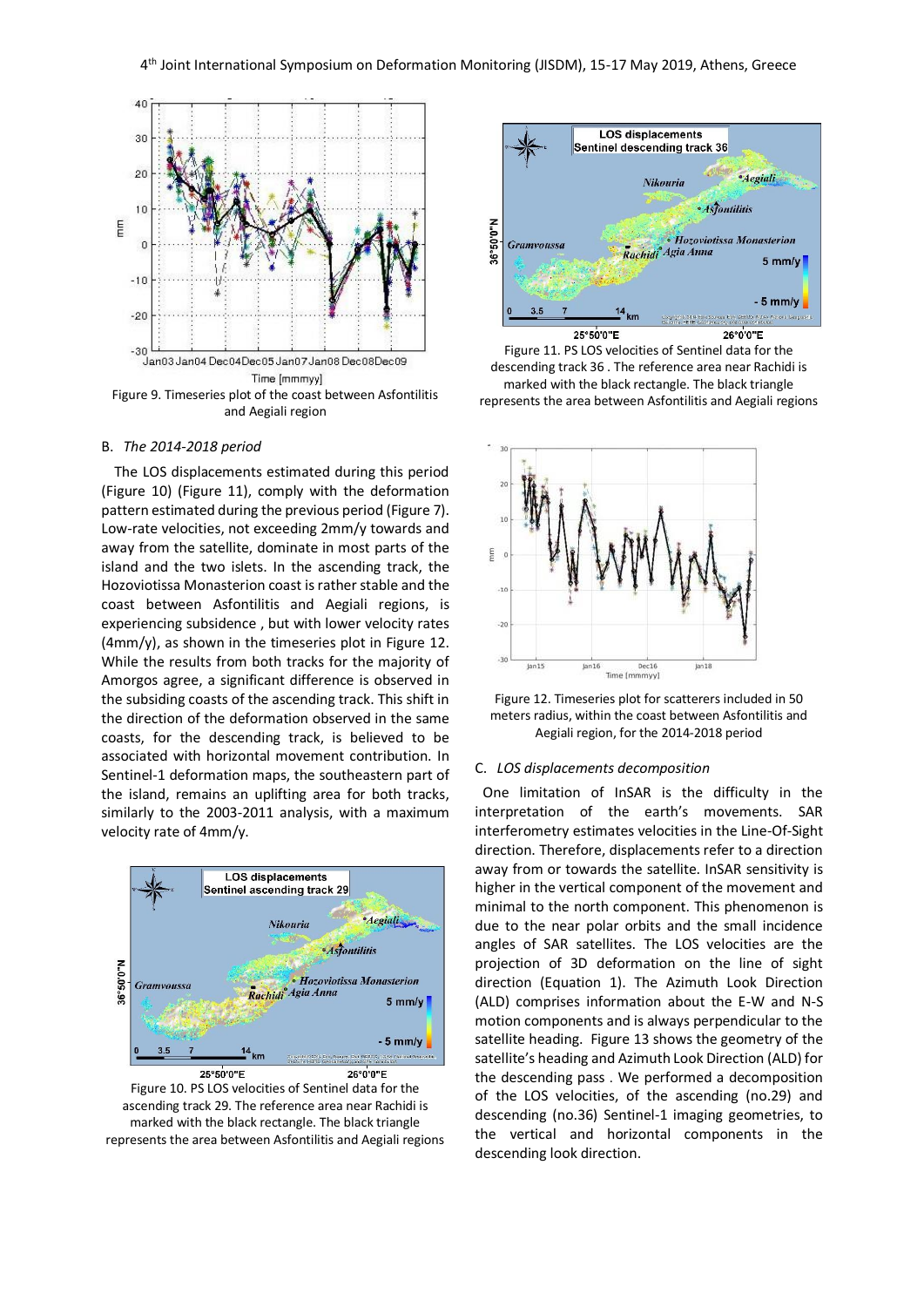$$
v_{LOS} = v_{LOSup} + v_{LOS_{East}} + v_{LOS_{North}} \tag{1}
$$

The analysis is based on the hypothesis that a short distance between the PS scatterers, reflects a correlation in deformation. (Ketelaar et al., 2007). Following the methodology proposed by (Papoutsis et al., 2017), for ERS and ENVISAT sensors, initially we formed a grid that includes the area of interest. The dimensions are  $[25.74^{\circ} 26.10^{\circ}]$  in longitude and  $[36.76^{\circ}]$ 36.94 $^{\circ}$ ] in latitude, with a grid cell of 0.001 $^{\circ}$  x 0.001 $^{\circ}$  that correspond to an area of approximately 100x100m. The selection of the appropriate cell size depends on the distribution of the PS pixels and requires a balance between extremely averaging the deformation rates and adding too much information. For each track the incidence angles for every PS scatterer are estimated.



Figure 13.Satellite's heading and Azimuth Look Direction for the descending pass

The shape of the island required a constant control of the patches, in every step of the analysis, in order to exclude those with zero PS scatterers. The centre of each cell is calculated, and a spline interpolation is used to estimate the look-angle of the centre from the corresponding values of the PS pixels included in each cell. Within each patch an averaging of the LOS velocities is performed. For the heading angle rates, we used an average value for all pixels, which is around  $350^o$  for the ascending track and  $190^o$  for the descending track. For decomposing the LOS velocities to vertical and horizontal displacements, the system of Equations (2) and (3) for the descending azimuth look angle direction, as proposed by (Samieie-Esfahany et al., 2009), was solved for every common scatterer.

$$
\begin{bmatrix} d_{LOS}^{asc} \\ d_{LOS}^{desc} \end{bmatrix} = A \cdot \begin{bmatrix} d_{Up} \\ d_{ALD} \end{bmatrix}
$$
 (2)

$$
A = \begin{bmatrix} \cos(\theta^{asc}) & \frac{\sin(\theta^{asc})}{\cos(\Delta\alpha)} \\ \cos(\theta^{desc}) & \sin(\theta^{desc}) \end{bmatrix}
$$
 (3)

where  $d_{LOS}^{asc}$  = deformation along LOS for the ascending satellite pass

 $d_{LOS}^{desc}$  = deformation along LOS for the descending satellite pass

 $d_{Up}$  = vertical deformation

 $d_{ALD}$  = projection of horizontal deformation in the descending azimuth look direction  $\theta^{desc}$  = incident angle of the descending

satellite pass  $\theta^{asc}$  = incident angle of the ascending satellite pass

 $\Delta \alpha$  =  $\alpha_{asc}$  –  $\alpha_{desc}$  satellite heading difference between ascending and descending pass

Due to the limitation of one satellite pass for the Envisat data, an accurate comparison between the two periods is unfeasible. Though, we converted the LOS displacements from the 2003-2011 period, to vertical velocities using the Equation 4.

$$
v_{Up} = \frac{v_{LOS}}{cos(\theta)}
$$
 (4)

where for each scatterer  $v_{IIn}$  = vertical velocity

 $\theta$  = incident angle  $v_{LOS}$  = line of sight velocity

Considering the 1mm/y precision of the PS LOS velocities for both tracks, we estimated the precision of the vertical and ALD components, using the Equations 5 and 6. For the error analysis we used a mean value of  $33.84^\circ$  and  $37.94^\circ$  of the incidence angle, for the ascending and descending track, respectively, as well as the mean heading values, already used in the decomposition analysis. The precision of the vertical velocities is 0.98 mm/y and 1.1 mm/y for the horizontal component. The estimated precisions lay within the 1mm/y accuracy level, for PSI processing. We also assume that horizontal velocities are mainly due to east-west motion, due to InSAR low sensitivity to the north component.

$$
\sigma_{V_{Up}} = \sqrt{\left(\frac{\theta_{V_{Up}}}{\theta_{V_{asc}}}\right)^2 \sigma_{V_{asc}}^2 + \left(\frac{\theta_{V_{Up}}}{\theta_{V_{desc}}}\right)^2 \sigma_{V_{desc}}^2}
$$
 (5)

$$
\sigma_{V_{ALD}} = \sqrt{\left(\frac{\theta_{V_{ALD}}}{\theta_{V_{ASC}}}\right)^2 \sigma_{V_{ASC}}^2 + \left(\frac{\theta_{V_{ALD}}}{\theta_{V_{desc}}}\right)^2 \sigma_{V_{desc}}^2} \tag{6}
$$

where  $\sigma_{V_{IIn}}$  = precision of vertical velocities

 $\sigma_{V_{ALD}}$  = precision of ALD velocities

 $\sigma_{V_{asc}}$ = precision of LOS velocities of the ascending satellite pass

 $\sigma_{V_{desc}}$  = precision of LOS velocities of the descending satellite pass

The decomposition to vertical and horizontal velocities, add some information about ground movements on the island. During both time periods, low rate displacements are observed in most parts of Amorgos. The two most significant observations will be mentioned. Horizontal motion in Hozoviotissa Monastery coast and uplift in the southeastern coast of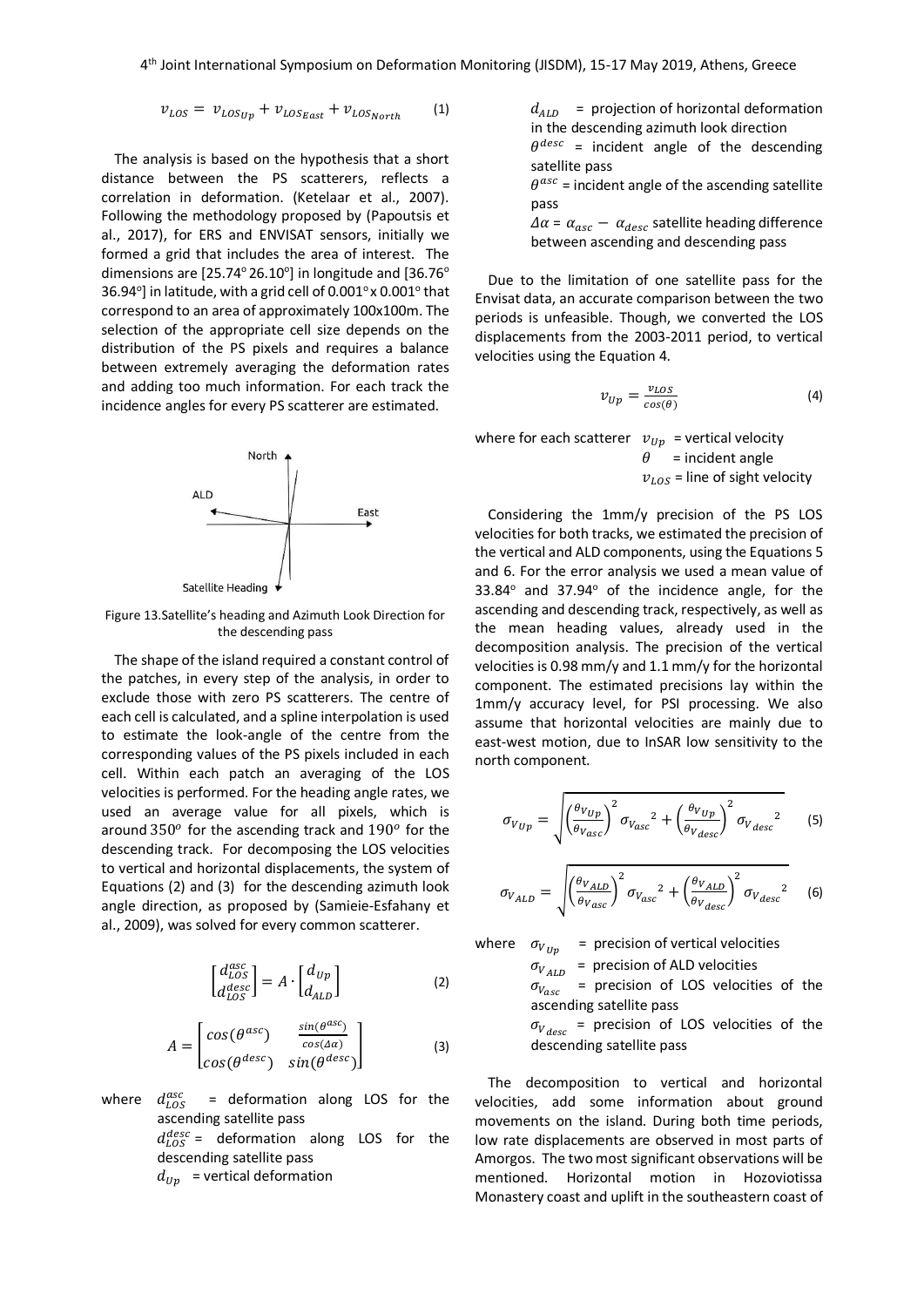Amorgos. The LOS displacements in Hozoviotissa Monastery region, as mapped in Figure 10 and Figure 11, are opposite between the two different satellite passes, thus horizontal movement, is more likely to occur . ALD velocities at this region and in the coast between Asfontilitis and Aegiali, are positive, with a maximum value of 10mm/y, indicating a westward trend, that might be associated with strike-slip components, following the interpretation of the main structures on Amorgos island by (Papadopoulos and Pavlides, 1992). Another significant observation is the vertical displacements in the southeastern coast of Amorgos, with a maximum value of 5mm/y. According to (Papadopoulos and Pavlides, 1992) and (Stiros et al., 1994), the southeastern coast is characterized by high relief, normal faulting and uplift. Figure 14 presents the horizontal velocities for Sentinel-1 data and Figure 15 the vertical.



period



Figure 15. Vertical displacements for the 2014-2018 period

The vertical velocities for Envisat data are mapped in Figure 16. Although, the comparison between the two periods is unfeasible, we can obtain some information about the displacement field, from 2003 to 2011. We observe negative vertical velocities with a maximum value of -5mm/y in Hozoviotissa region and positive velocity rates of 4mm/y in the southeastern coast of Amorgos. The use of leveling data and GPS measurements, along with the InSAR results, could provide a better connection of these values with tectonic processes on the island.



Figure 16. Vertical displacements for the 2003-2011 period for the ascending track 57

# V. CONCLUSIONS

Time-series analysis of Envisat and Sentinel-1 satellite data was performed to study ground deformation in Amorgos island, from 2003 to 2018. Multi-temporal interferometry (MTI) using PS and SBAS techniques, as well as the combination of the above methods, was implemented in Envisat data. Line of sight velocities for Sentinel-1 images were estimated, using the PSI technique. For the 2014-2018 period, we combined observations from different imaging geometries to decompose the LOS velocities to horizontal and vertical components. Horizontal motion is observed in Hozoviotissa Monastery region. In addition, the southeastern coast of Amorgos, is uplifted. The estimation of vertical velocities for Envisat data, indicates subsidence in Hozoviotissa region and uplift on the southeastern coast of the island. In the absence of other geodetic observations, the 2003-2011 period, needs further investigation. Although, time-series analysis, is proved to be a very promising tool to monitor LOS displacements, a combination of SAR and GPS measurements on the island will increase the spatial as well as the temporal resolution and contribute to the validation of SAR displacements.

# VI. ACKNOWLEDGEMENTS

The authors would like to thank the European Space Agency (ESA) for providing ENVISAT data, under grant id. 29655.

#### References

- Bamler, R., and D. Just, Phase statistics and decorrelation in SAR interferograms, Proc. Int. Geosci. Remote Sens. Symp., pp. 980 – 984, 1993
- Berardino, P., Fornaro, G., Lanari, R. & Sansosti, E. (2002). A new algorithm for surface deformation monitoring based on small baseline differential SAR interferograms. IEEE Trans. Geosci. Remote Sens., 40 (11), pp. 2375–2383.
- De Zan, F., & Guarnieri, A. M. (2006). TOPSAR: Terrain Observation by Progressive Scans. Geoscience and Remote